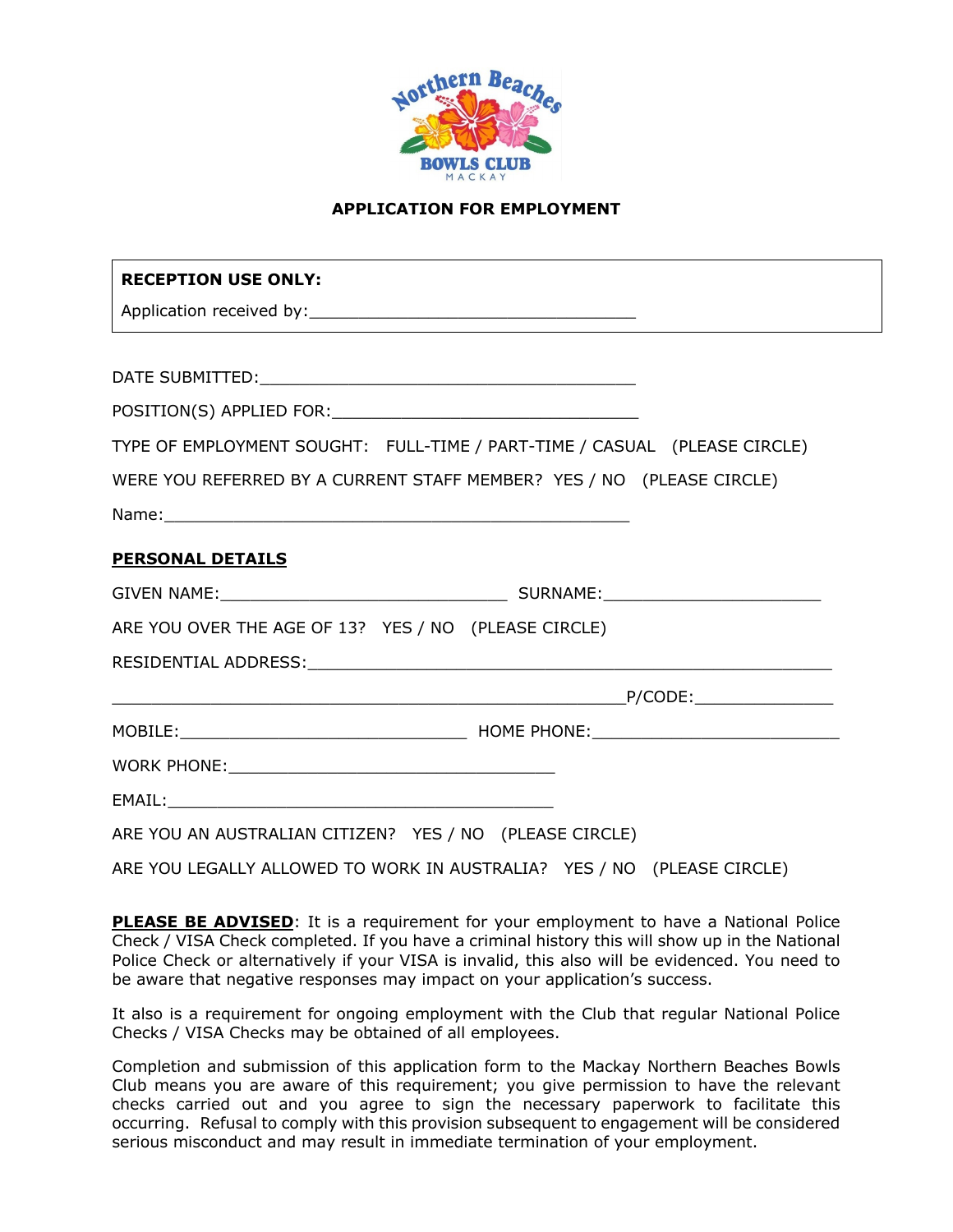### **AVAILABLITY**

The Mackay Northern Beaches Bowls Club is open from 10am to Late every day of the week. As the Community Club Industry operates on a seven day basis, you may be required to work some evenings, weekends and public holidays based on rotating rosters.

When are you able to start:

Are you available to work on any of the following occasions:

Public Holidays YES / NO Weekends YES / NO Evenings YES / NO (PLEASE CIRCLE)

### **EMPLOYMENT HISTORY**

Please list your last 3 employers with your most recent employer first

| REASON FOR LEAVING: New York Canada and the Canada and the Canada and the Canada and the Canada and the Canada A |  |
|------------------------------------------------------------------------------------------------------------------|--|
|                                                                                                                  |  |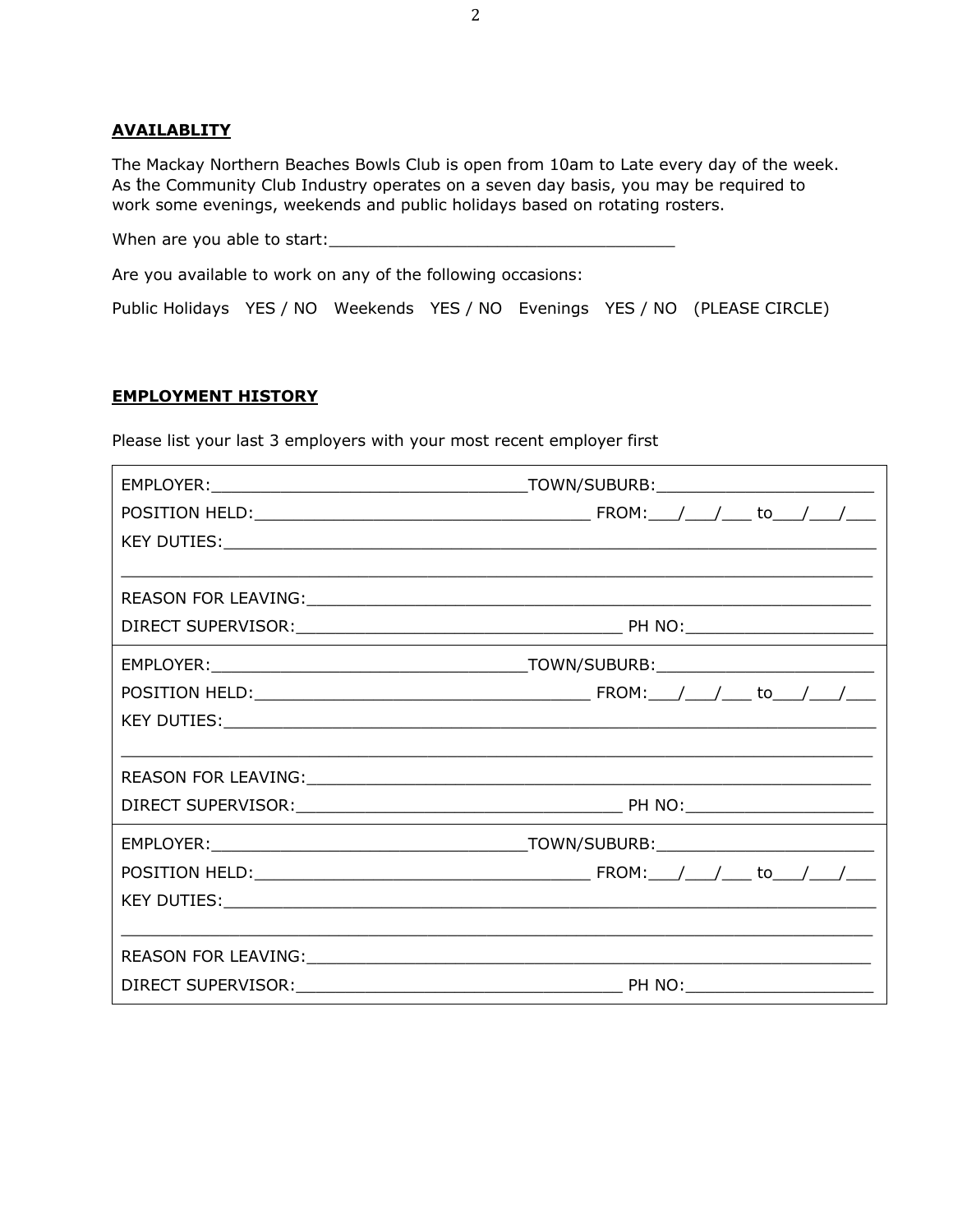# **EXPERIENCE**

Please tick  $($   $\checkmark$   $)$  if you have any experience in any of the following areas:

| Administration             | <b>First Aid</b>      |  |
|----------------------------|-----------------------|--|
| Bar                        | <b>Functions</b>      |  |
| <b>Bingo</b>               | Gaming                |  |
| <b>Bistro Food Service</b> | Keno                  |  |
| Cashier                    | <b>Bar Supervisor</b> |  |
| Cellar / Storeperson       | Management            |  |
| Chef                       | POS Systems           |  |
| Cook                       | Promotions            |  |
| Kitchen                    | Reception             |  |
| Coffee Shop                | <b>TAB</b>            |  |
| <b>Customer Service</b>    | Driving a Bus         |  |

## **EDUCATION & TRAINING**

Do you possess any of the following Certificates?

| Responsible Service of Alcohol  | YES / NO (PLEASE CIRCLE) |
|---------------------------------|--------------------------|
| Responsible Service of Gambling | YES / NO (PLEASE CIRCLE) |
| Food Handlers Certificate       | YES / NO (PLEASE CIRCLE) |
| <b>Bluecard</b>                 | YES / NO (PLEASE CIRCLE) |
|                                 |                          |

Please list any other qualifications you possess which are relevant to the Club and/or hospitality industry:

| Qualification | Date Completed | Name of Institution |
|---------------|----------------|---------------------|
|               |                |                     |
|               |                |                     |
|               |                |                     |